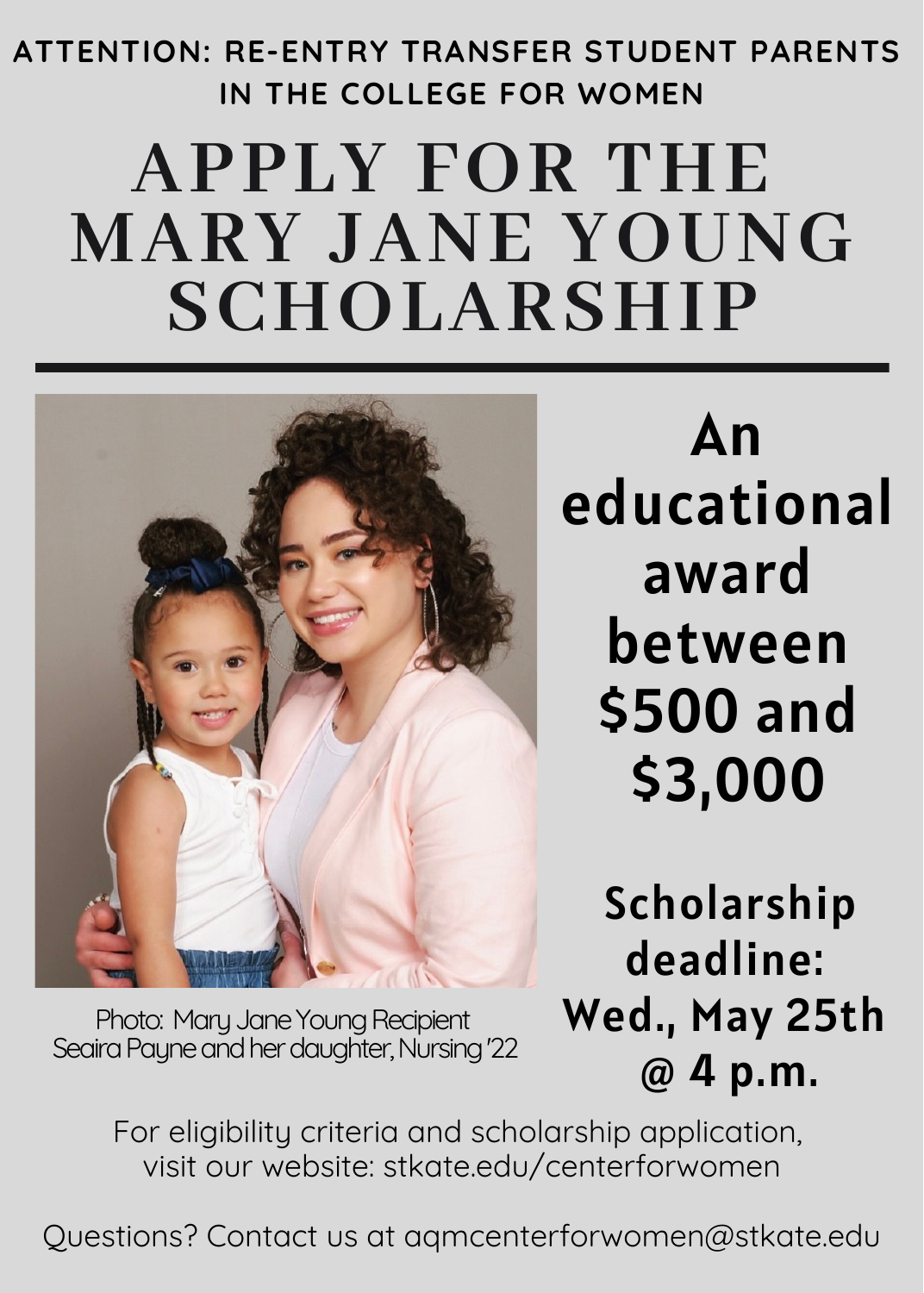## 2022-2023 Mary Jane Young Scholarship St. Catherine University

This scholarship is awarded annually to re-entry transfer student parents who demonstrate academic promise, perseverance, and a sense of vision. Awards typically range from \$500 to \$3,000. The scholarship was established by the estate of Mary Jane Young, a psychiatric social worker, who believed in empowering women through education and was committed to providing opportunities for re-entry women to pursue their educational goals.

\* \* \*

Application is open to **re-entry transfer students currently enrolled in or accepted for admission to St. Catherine University baccalaureate programs in the College for Women.** 

#### **An applicant must:**

- be at least 23 years of age

- be either a single parent with custody of children or a married parent who delayed higher education to raise a family

- have completed at least 30 semester credits (45 quarter credits) with a cumulative grade point average of 2.7 or above (The applicant must not have a previous baccalaureate degree.) - be enrolled in a St. Catherine College for Women baccalaureate program as at least a half-time student (6 credits per semester) during the 2022-2023 academic year

#### **To apply:**

- Complete this Scholarship Application Form (please print clearly).

- Please write an essay explaining how you meet the criteria for this scholarship. Be sure to provide specific examples that support your candidacy for the award. (The essay should be doubled spaced and no more than 750 words.)

- Use the Faculty Recommendation Form (attached) to obtain **two faculty recommendations**, and if desired, one non-faculty recommendation that can speak to the award criteria.

- Scholarship application form, essay, and recommendation letters must be submitted through email.

#### **Selection Criteria:**

Academic promise, perseverance, and a sense of vision.

## **Scholarship Application Deadline: 4 p.m. Wednesday, May 25, 2022**

*This is a firm deadline: late submissions will be considered only if those meeting the deadline are not selected.*

#### **Applicants will be notified of the results by mid-August**

Questions? Contact Jewelly Lee at [aqmcenterforwomen@stkate.edu.](mailto:aqmcenterforwomen@stkate.edu) For further information and/or application materials, visit us online at: [www.stkate.edu/centerforwomen](http://www.stkate.edu/centerforwomen)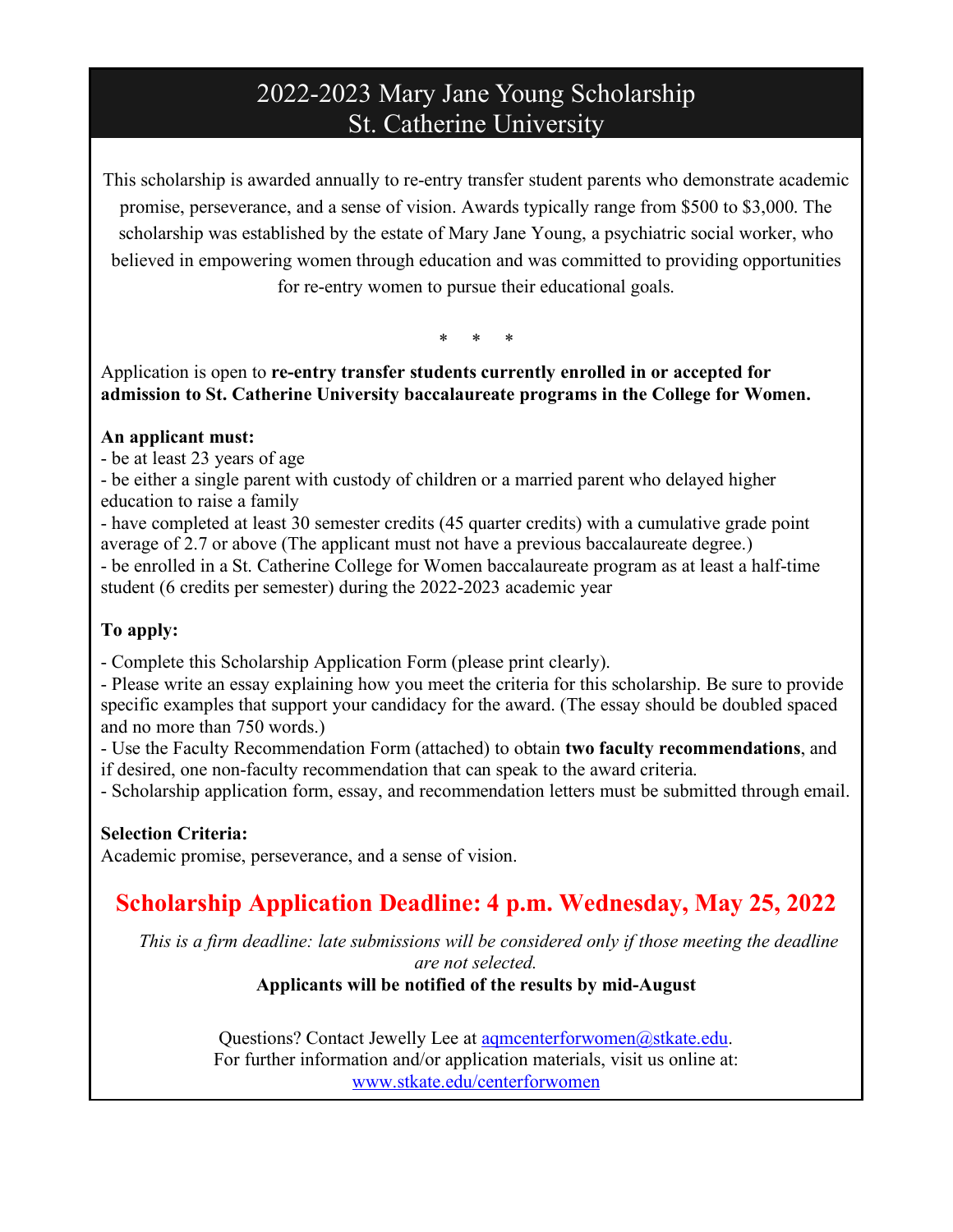**2022-2023 Mary Jane Young Scholarship**



Scholarship Application Form

| Name (print clearly):                                                                                                                                                                                                                                                                                                                                                                    |        |      |  |
|------------------------------------------------------------------------------------------------------------------------------------------------------------------------------------------------------------------------------------------------------------------------------------------------------------------------------------------------------------------------------------------|--------|------|--|
| First                                                                                                                                                                                                                                                                                                                                                                                    | Middle | Last |  |
| SCU ID # (if applicable): Campus mailbox #:                                                                                                                                                                                                                                                                                                                                              |        |      |  |
| Date of birth (month/date/year): Phone: Phone:                                                                                                                                                                                                                                                                                                                                           |        |      |  |
| Permanent address: No. 1997 and 2008 and 2008 and 2008 and 2008 and 2008 and 2008 and 2008 and 2008 and 2008 and 2008 and 2008 and 2008 and 2008 and 2008 and 2008 and 2008 and 2008 and 2008 and 2008 and 2008 and 2008 and 2                                                                                                                                                           |        |      |  |
| St. Kate's e-mail address (print clearly):                                                                                                                                                                                                                                                                                                                                               |        |      |  |
|                                                                                                                                                                                                                                                                                                                                                                                          |        |      |  |
| Major field(s) of study: $\qquad \qquad$ $\qquad \qquad$ $\qquad \qquad$ $\qquad \qquad$ $\qquad \qquad$ $\qquad \qquad$ $\qquad \qquad$ $\qquad \qquad$ $\qquad \qquad$ $\qquad \qquad$ $\qquad \qquad$ $\qquad \qquad$ $\qquad \qquad$ $\qquad \qquad$ $\qquad \qquad$ $\qquad \qquad$ $\qquad \qquad$ $\qquad \qquad$ $\qquad \qquad$ $\qquad \qquad$ $\qquad \qquad$ $\qquad \qquad$ |        |      |  |
| Anticipated month/year of graduation: Cumulative GPA:                                                                                                                                                                                                                                                                                                                                    |        |      |  |
| Previous college(s) attended:                                                                                                                                                                                                                                                                                                                                                            |        |      |  |

#### **MEDIA RELEASE CONSENT**

If you are selected to receive the scholarship, we would love to highlight your achievement! Would you give us permission to share an excerpt from your essay, along with a photo of yourself (optional) on our social media channels and/or website? If yes, please sign below.

Signature Date

## **Scholarship Application deadline is 4 p.m. Wednesday, May 25, 2022**

#### **Submit completed application to [aqmcenterforwomen@stkate.edu](mailto:aqmcenterforwomen@stkate.edu)**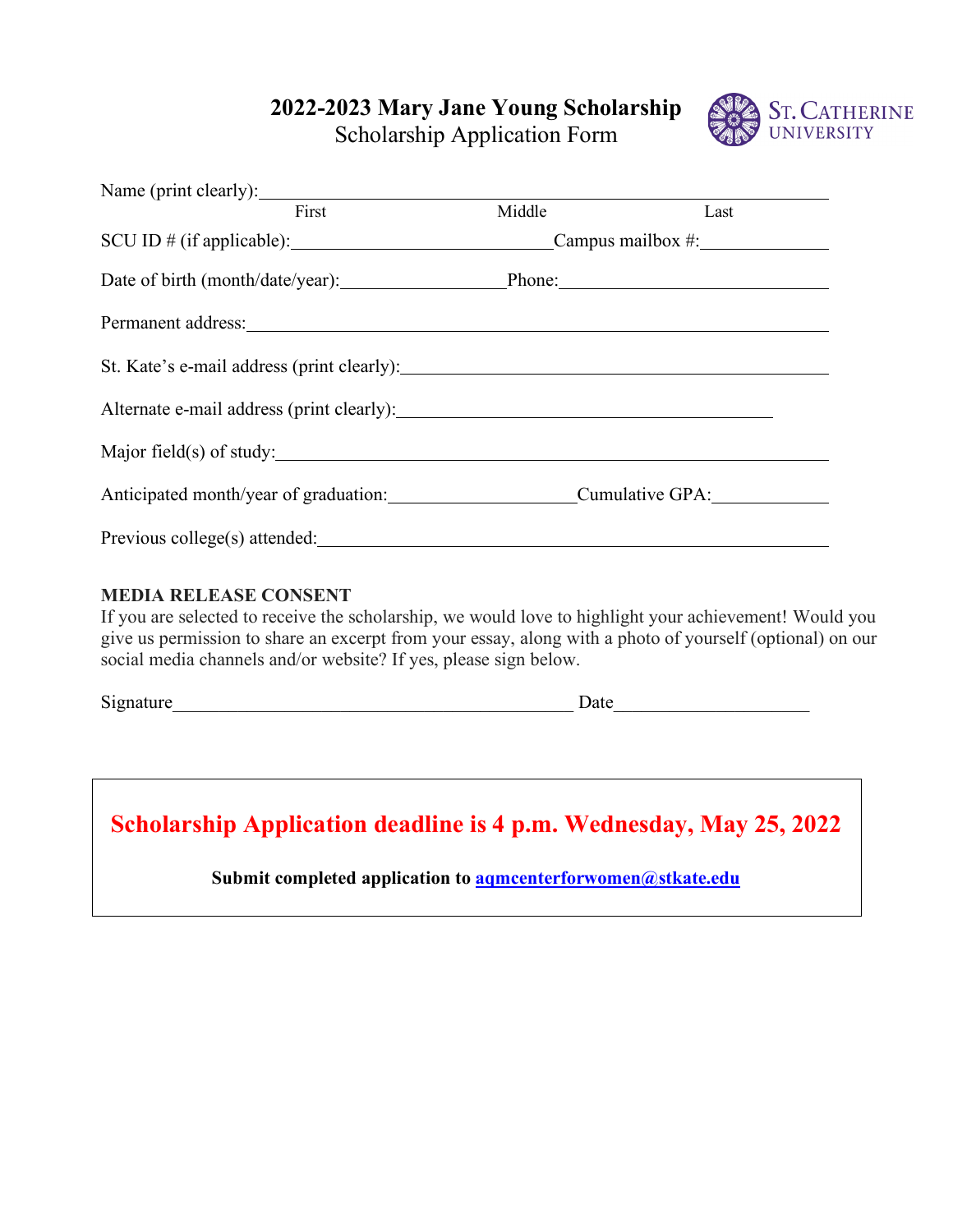## **2022-2023 Mary Jane Young Scholarship**



Recommendation Form

#### **TO BE COMPLETED BY THE SCHOLARSHIP APPLICANT:**

| Applicant's name (print clearly): |                                                                                                                         |  |  |  |
|-----------------------------------|-------------------------------------------------------------------------------------------------------------------------|--|--|--|
| Applicant's address:              |                                                                                                                         |  |  |  |
|                                   |                                                                                                                         |  |  |  |
| Applicant's phone:                |                                                                                                                         |  |  |  |
| I authorize                       | (name of recommender) to<br>complete this recommendation form, with the understanding that the information will be kept |  |  |  |

### **TO BE COMPLETED BY THE RECOMMENDER:**

The Mary Jane Young Scholarship encourages re-entry student parents to continue their education at St. Catherine University's College for Women. Recipients should demonstrate academic promise, perseverance, and a sense of vision. We ask that you rate the candidate for characteristics identified with these criteria.

#### **For each characteristic, please consider the following two questions:**

First, from your direct observation, what has the person **demonstrated**? Second, what is your assessment of this individual's **potential** to develop the characteristic?

#### **Key for the Rating Scale:**

NA (Not Applicable) = I am unable to answer because I do not know the candidate well enough.

 $1 = A$  significantly weak characteristic of the candidate.

- $2 = A$  weak characteristic.
- $3$  = The candidate is average in this area.
- $4 = A$  strong characteristic.
- $5 = A$  very strong characteristic of the candidate.

#### **Motivation**

confidential.

| Demonstrated Rating                                        | Potential Rating |
|------------------------------------------------------------|------------------|
| <b>Initiative</b><br>Demonstrated Rating                   | Potential Rating |
| <b>Critical Thinking</b><br>Demonstrated Rating            | Potential Rating |
| <b>Oral Communication Skills</b><br>Demonstrated Rating    | Potential Rating |
| <b>Written Communication Skills</b><br>Demonstrated Rating | Potential Rating |